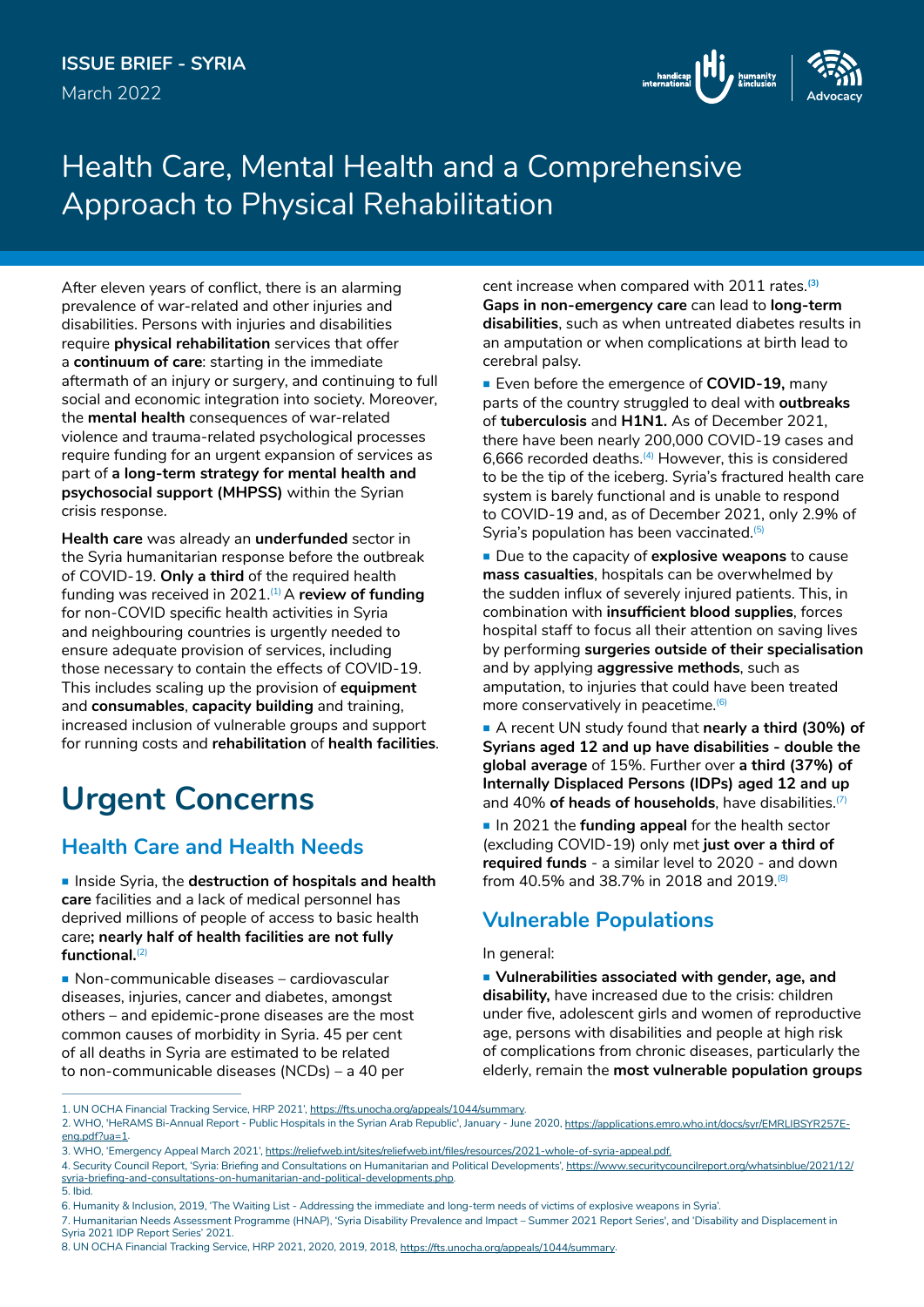in need of health services.

**Over 600,000 children** under the age of five are chronically malnourished, increasing the risk of preventable morbidity and mortality. **Maternal malnutrition** remains a concern and in some areas of Idleb this rate could be as high as 40%. **One in three pregnant and lactating women** is **anaemic**, leading to poor intrauterine growth, high-risk pregnancies, and childbirth complications.(9)

**Pregnant women and newborns** who have no access to life-saving obstetric care or essential reproductive health care, and **patients with untreated chronic diseases** are at risk of death or permanent impairment.

**Children who are not vaccinated** face high risks of contracting infectious diseases.

COVID-19:

**People living in displacement** are especially vulnerable. They often live in **cramped conditions** and do not have sufficient access to water, soap and other hygiene materials, making it impossible to abide by WHO-advised preventive measures.

 **Persons with disabilities** are at increased risk due to the need for close contact with **personal assistants and caregivers**, increased risk of infection and complications due to **underlying health conditions** and **socio-economic inequalities**, including poor access to health care.(10) These risks are **compounded** by numerous barriers to emergency preparedness due to displacement and drastic changes in living conditions, such as inaccessibility of contingency planning, **lack of access to public health and protection messaging**, risks of increased **stigma** on the basis of disability; inaccessibility of sanitation infrastructure; discriminatory health workforce and systems, lack of protection and social support mechanisms.

### **Mental Health**

■ 27% of households report signs of psychological distress in boys and girls, and are highest in children who experience displacement (31%) or have returned to areas of origin (30%).<sup>(11)</sup>

In 2020, three-quarters of people with mental health conditions received **no treatment at all**, with COVID-19 further aggravating the situation. $(12)$ 

**Nhile the available data demonstrates a high need for** mental health support, more **comprehensive qualitative and quantitative assessments** of psychosocial and mental health needs, coping strategies, and the prevalence of mental health diseases are vital.

After eleven years of conflict, attacks on health workers and centres, and a brain drain among health professionals, there is an even bigger lack of **specialised**  **psychological, psychiatric and psychotropic services**. For example, in 2019, there were just **two psychiatrists** in northwest Syria for a population of around **three million people**.<sup>(13)</sup>

**Non-specialised local staff working in psychosocial** support lack access to **capacity building** through validated curricula and special tools for online training.

**There are insufficient resources available to** offer **specialised treatment to children affected by exposure to violence, loss, grief and other traumatising experiences** and to strengthen parenting and caregiving skills in this regard.

A Psychological First Aid emergency approach alone cannot meet the needs of a protracted crisis and other specificities of the Syrian context.

■ There is an increased demand for **context sensitive, integrated, multi-level and multi-disciplinary community-based MHPSS interventions** which can address basic needs and daily stressors, as well as past (potentially traumatic) experiences.

## **Physical Rehabilitation**

**Fig. 3** The **protracted crisis** and, to a much smaller degree, mitigation and prevention measures related to **COVID-19** have **eroded and overburdened an already inadequate health system** which was **unable to address injury and disability-related needs**. Before the crisis prosthetics and orthotics (P&O) services for civilians were largely unavailable and the number of physical rehabilitation professionals was inadequate to meet the needs. The situation has worsened because **many health providers have fled**. For example, patients with complex injuries like polytrauma are often seen by medical specialists without having access to rehabilitation services and/or only see a physiotherapist, while physiotherapists are not trained to treat such cases.

Although humanitarian actors have stepped in to respond**,** the **health needs exceed their financial capacity** and **level of access** to provide services to all vulnerable populations.

 $\blacksquare$  In response to the lack of qualified rehabilitation professionals, **some aid workers have acquired the technical skills that are essential to the delivery of physical rehabilitation services**. If they are unable to continue their work due to changing areas of control and access constraints, this will result in a loss of human capital that will widen the gap in service delivery to the population.

 At country level, there is **insufficient reliable data** to assess the exact scope of the physical rehabilitation needs, conflict-related or not, and prepare for an adequate response.

<sup>9.</sup> UN OCHA, '2020 Humanitarian Response Plan Syrian Arab Republic', [https://reliefweb.int/sites/reliefweb.int/files/resources/Syrian%20Arab%20Republic%20-%20](https://reliefweb.int/sites/reliefweb.int/files/resources/Syrian%20Arab%20Republic%20-%20Humanitaria) [Humanitarian%20Response%20Plan%20%28December%202020%29.pdf](https://reliefweb.int/sites/reliefweb.int/files/resources/Syrian%20Arab%20Republic%20-%20Humanitaria). 10. World Economic Forum, 'Coronavirus: A pandemic in the age of inequality', 2020

<sup>11.</sup> UN OCHA, 'Humanitarian Needs Overview Syrian Arab Republic', March 2021, [https://reliefweb.int/sites/reliefweb.int/files/resources/syria\\_2021\\_humanitarian\\_](https://reliefweb.int/sites/reliefweb.int/files/resources/syria_2021_humanitarian_needs_overview.pdf) [needs\\_overview.pdf](https://reliefweb.int/sites/reliefweb.int/files/resources/syria_2021_humanitarian_needs_overview.pdf).

<sup>12.</sup> WHO, 'Syria: WHO-supported mobile teams deliver mental health care in Syria', 14 October 2020, [https://www.who.int/news-room/feature-stories/detail/syria-who](https://www.who.int/news-room/feature-stories/detail/syria-who-supported-mobile-teams-deliver-mental-health-care-in-syria)[supported-mobile-teams-deliver-mental-health-care-in-syria.](https://www.who.int/news-room/feature-stories/detail/syria-who-supported-mobile-teams-deliver-mental-health-care-in-syria)

<sup>13.</sup> WHO, 2 psychiatrists for more than 3 million people, 13 September 2019, [https://www.who.int/news-room/feature-stories/detail/2-psychiatrists-for-almost-4](https://www.who.int/news-room/feature-stories/detail/2-psychiatrists-for-almost-4-million-people) [million-people](https://www.who.int/news-room/feature-stories/detail/2-psychiatrists-for-almost-4-million-people).